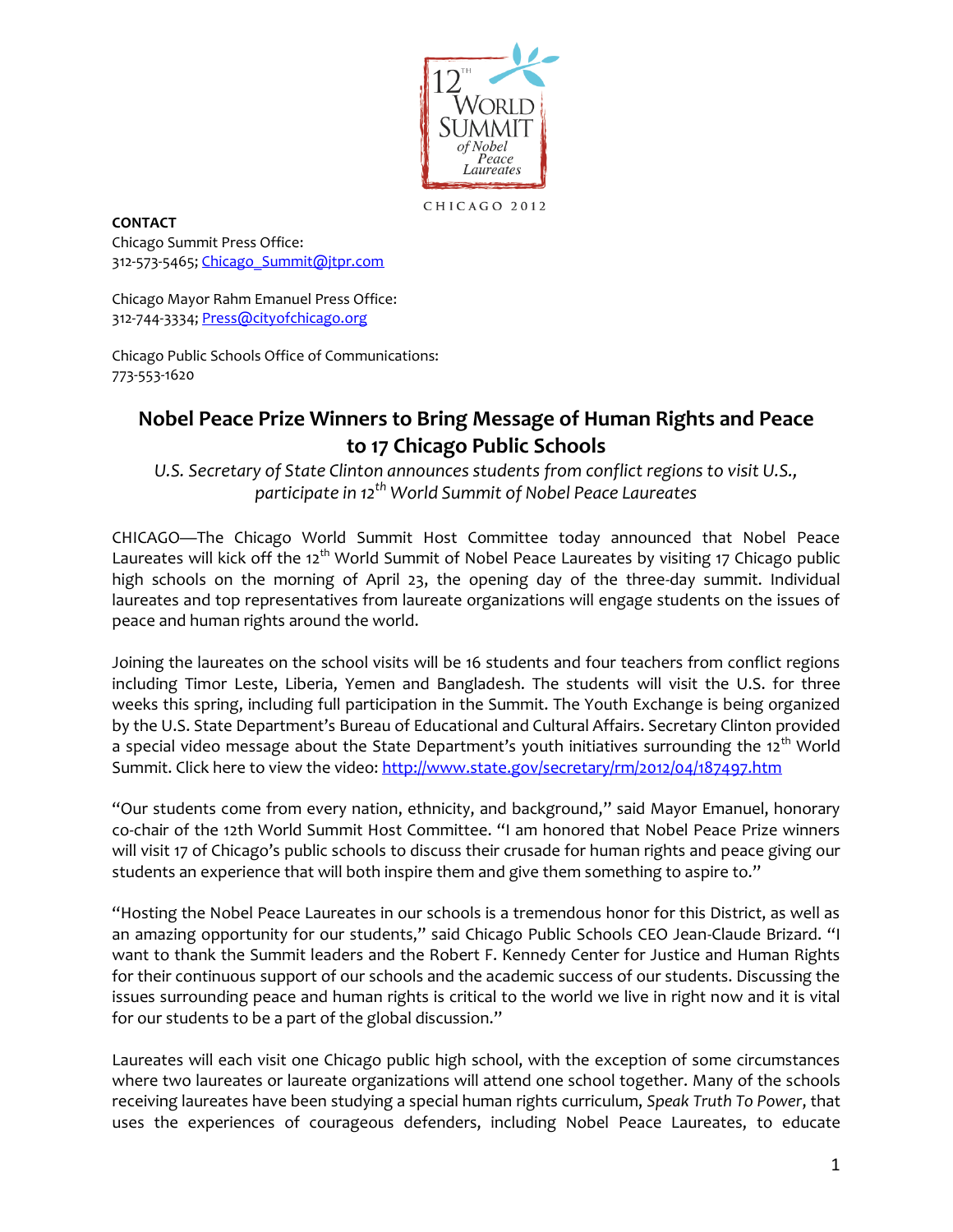students about human rights. *Speak Truth To Power* was developed by the Robert F. Kennedy Center for Justice and Human Rights.

Schools participating in the laureate visits include:

| Amundsen High School                       | Lincoln Park High School            |
|--------------------------------------------|-------------------------------------|
| Benito Juarez Community Academy            | Lindblom Math and Science Academy   |
| The Chicago Academy                        | Morgan Park High School             |
| DeVry Advantage Academy High School        | Phoenix Military Academy            |
| Frederick Von Stueben Metropolitan Science | Prosser Career Academy              |
| Center                                     | Robert Clemente Community Academy   |
| Gage Park High School                      | Theodore Roosevelt High School      |
| Hancock High School                        | Walter Payton College Prep          |
| Infinity Math, Science and Technology High | Whitney M. Young Magnet High School |
| School                                     |                                     |

Individual Nobel Peace Laureates currently confirmed to participate in school visits:

Mrs. Mairead Corrigan Maguire, Northern Ireland (1976) President Lech Wałęsa, Poland (1983) President Óscar Arias, Costa Rica (1987) President Mikhail Gorbachev, Russia (1990) President Frederik Willem de Klerk, South Africa (1993) Professor Jody Williams, United States (1997) Dr. Shirin Ebadi, Iran (2003) Professor Muhammad Yunus, Bangladesh (2006) Ms. Tawakkol Karman, Yemen (2011)

Nobel Peace Laureate Organizations currently confirmed to participate in school visits:

| International Peace Bureau (1910)                                 |
|-------------------------------------------------------------------|
| American Friends Service Committee (1947)                         |
| United Nations High Commissioner for Refugees (1954)              |
| International Committee of the Red Cross (1963)                   |
| Amnesty International (1977)                                      |
| International Physicians for the Prevention of Nuclear War (1985) |
| PUGWASH Conferences (1995)                                        |
| International Campaign to Ban Landmines (1997)                    |
| Médecins Sans Frontières (1999)                                   |
| United Nations/Department of Economic and Social Affairs (2001)   |
| Intergovernmental Panel on Climate Change (2007)                  |

The World Summit of Nobel Peace Laureates is internationally recognized as among the most important annual events in the field of peacemaking, attracting Nobel Peace Laureates and high-profile leaders and organizations from around the globe. The Summit is organized by the Permanent Secretariat of the World Summit of Nobel Peace Laureates on a yearly basis in partnership with a host city.

The World Summit is chaired by the former Soviet President and Nobel Peace Laureate Mikhail Gorbachev and co-chaired by former Mayor of Rome, Hon. Walter Veltroni. Chicago Mayor Rahm Emanuel will serve as the Summit's Honorary Co-Chair. The Chicago Host Committee is co-chaired by Illinois Governor Pat Quinn; Chris Kennedy, chairman of Joseph P. Kennedy Enterprises; Kerry Kennedy,